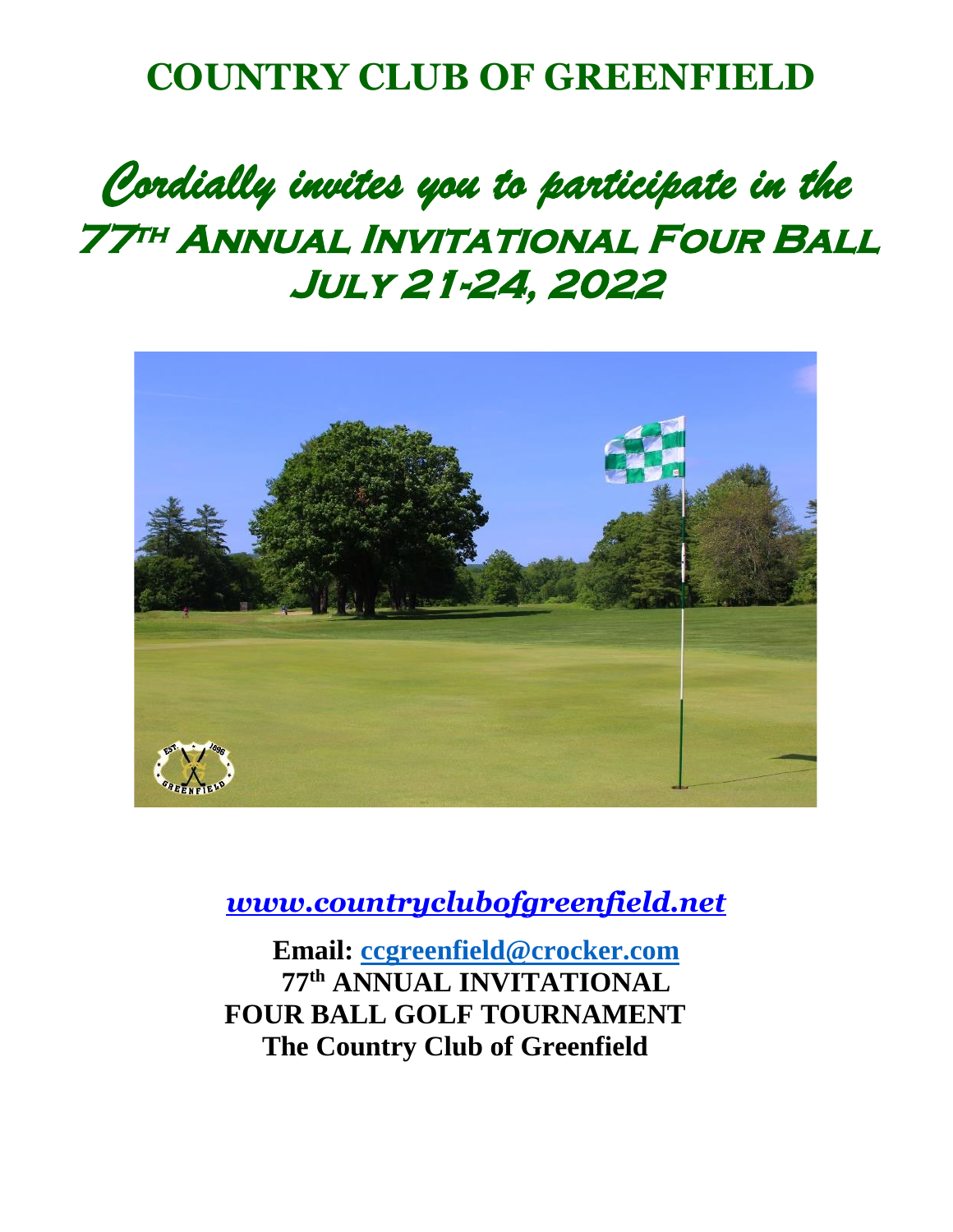### ALL TEAMS WHO PLAYED IN 2021 WILL GET FIRST **PRIORITY FOR 7 DAYS** UPON INITIAL RECEIPT OF INVITATION TO REGISTER AND PAY IN FULL TO GUARANTEE YOUR ENTRY.

## ANY TEAMS THAT SPLIT APART ONLY ONE PERSON IS GUARANTEED, OTHER PLAYER WILL GO ON WAITING LIST.

### **ALL NEW TEAMS SHOULD REGISTER BUT PLEASE DON'T PAY UNTIL YOU ARE INFORMED THAT YOUR OFFICIALLY IN THE EVENT**

The following will be the priority list for all entries that did not play in 2021:

- a) Members
- b) Teams that split apart
- c) Waiting list teams from 2021
- d) New Teams

## *The Entry Fee is \$410.00 a team Entry Fee includes all Pro Shop Prizes, Tee Gift and Tournament Dinners*

*Optional Cash pools will be Available for extra buy in.*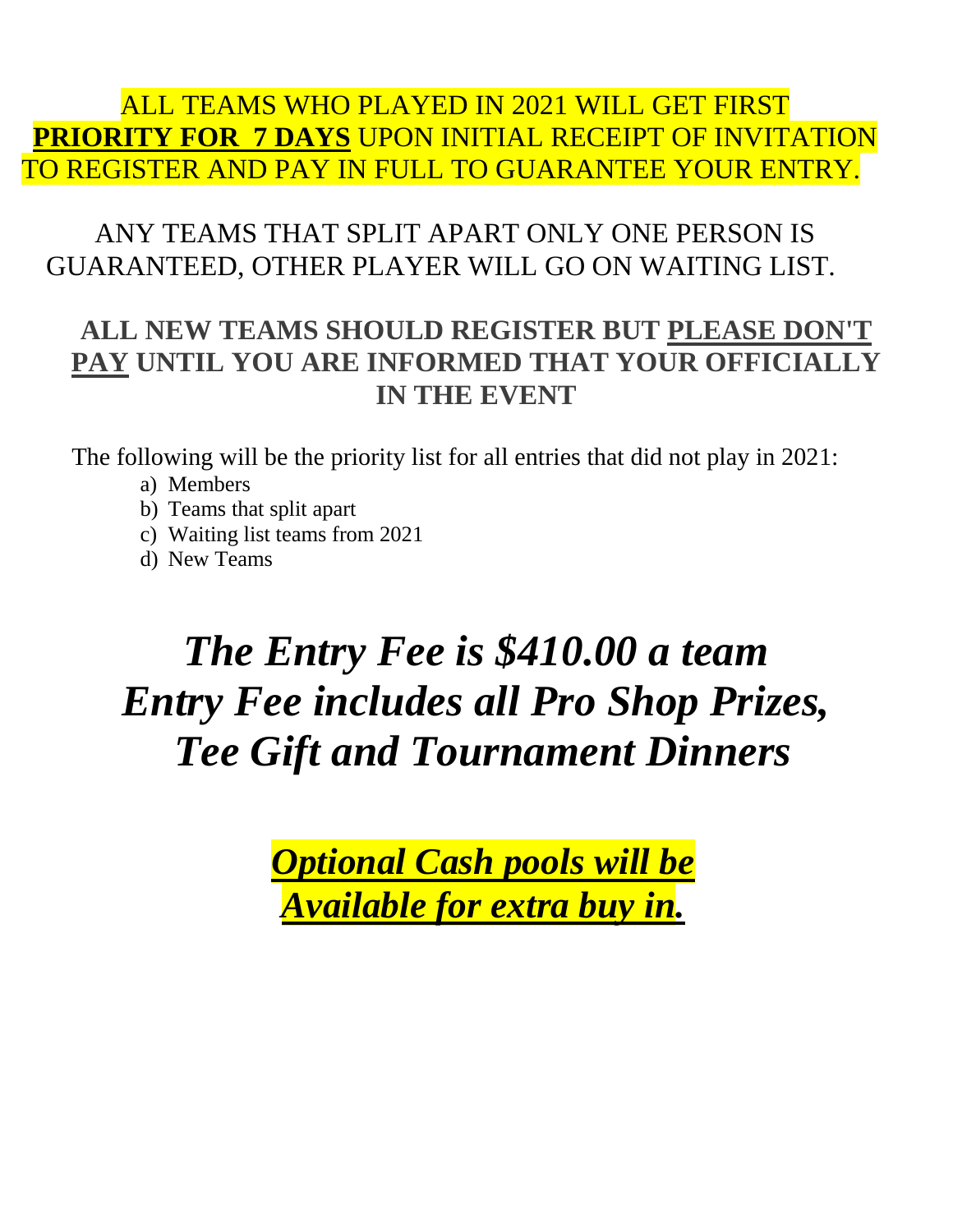#### **HANDICAPS**

Maximum differential between partners is 4 strokes (we will adjust

higher handicaps down to the maximum differential if necessary).

We will use 80% of handicap in stroke division. Acceptance card

MUST have both the team member's GHIN

number or comparable handicap information. Section 5-2 of the

USGA handicap system will govern play.

#### **PLEASE NOTE**

**Check our website to verify that your entry has been**

#### **accepted and tee times for Thursday will be on the website**

**only.** 

**[www.countryclubofgreenfield.net](http://www.countryclubofgreenfield.net/)** 

#### **POLICIES**

**Golf carts available for additional fee, you must reserve a cart, no exceptions.** 

*The tournament committee reserves the right to amend this program as required in order to preserve the integrity of the event. The committee reserves the right to alter the format for any reason, the committee's decision is final.* 

Format: Four Ball Match Play

Thursday- Qualifying for all teams, Top 32 or 40 teams will attempt to qualify for Championship flight, low 16 scores qualify. The following teams go into Flights according to score.

The bottom 16 teams will qualify for the last two flights; the last flight will be a handicapped flight.

All other flights will qualify for seeding within flight.

Each flight will have 8 teams in it with the exception of Championship flight which will have 16 teams in it after Thursday. Championship flight will play a match on Friday and the winners move on in Championship flight and losers go into First flight. Championship Flight  $-16$  teams, all other flights will be 8 teams

#### **Schedule of Events**

Thursday: Qualifying and Skins game

Friday: First day of Match Play

Saturday: Second day of Match Play

Sunday: Third day of Match Play and Special Medal